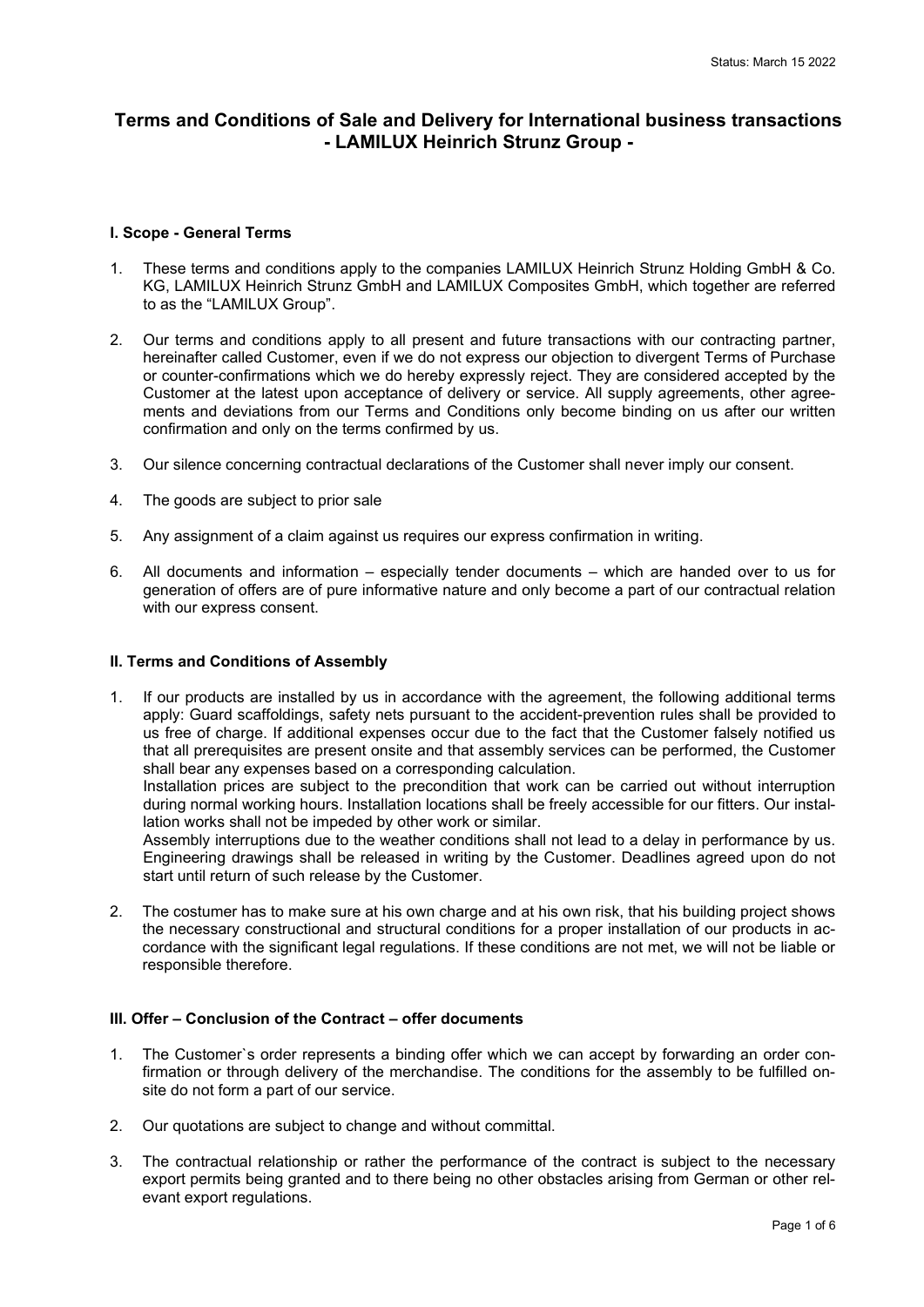- 4. We reserve our copyright for any sketches, drawings and other documents provided by us.
- 5. Economic viability calculations and the yield forecasts they contain shall only represent calculation examples and are not binding.

#### **IV. Prices**

- 1. The prices included in the sales agreement are binding for an agreed time of delivery of up to 4 months. Our price calculations are carried out exclusively in EUROS.
- 2. The prices for deliveries abroad are to be understood as ex works (EXW) Rehau (Incoterms 2000). Those for rolls and reelstands exceeding 200 m<sup>2</sup> are free.
- 3. We do not accept any collateral security for invoice amounts of less than EUR10,000. We will solely furnish security by way of bank guaranty for the aforementioned invoice amounts, if the Customer bears all costs relating to such security.

#### **IVa. Material price escalation clause**

- 1. A contracting party shall be entitled to an adjustment of the contract prices if the material prices increase or decrease after conclusion of the contract for reasons which were not foreseeable for the contracting parties at the time of submission of the offer. This shall not apply to contracts in which the construction work owed is performed in full within a maximum period of four months from the conclusion of the contract
- 2. The respective current cost changes shall be taken into account insofar as they are specifically incurred during the execution of the contract and were not foreseeable in terms of calculation. Cost changes shall not be taken into account if the respective contractual partner is responsible for them or if they result from circumstances for which the respective contractual partner is responsible
- 3. The adjustment claim shall be determined as follows:
	- a. If the material price increases by more than the usual price fluctuation compared to the material price on which we have based our contract price, the additional costs shall be remunerated separately by the customer at our request. If the material price falls by more than the usual price fluctuation in comparison with the material price on which we have based our contract price, this lower price shall be taken into account at the customer's request when determining our remuneration. As a rule, the usual price fluctuation is 3%.
	- b. In the event of a price increase to be taken into account, our remuneration shall increase by the difference between the material costs actually incurred (MKactual) and the material costs that would actually have been incurred without the price increase that has occurred (MKoriginal). Agreed discounts shall be taken into account. The order total shall be adjusted by this amount.
	- c. In the event of a price reduction to be taken into account, our remuneration shall be reduced by the difference between the material costs that would actually have been incurred without the price reduction that occurred (MKoriginal) and the material costs actually incurred (MKactual). Agreed discounts shall be taken into account. The order total shall be adjusted by this amount.
	- d. In order to determine the increase or reduction of our remuneration in accordance with lit. b and c, the respective contractual partner shall provide evidence of the MKoriginal in a suitable and comprehensible manner, for example by submitting a price list of a suitable supplier valid at the time of the preparation of the offer. In this case, we shall be obliged, upon request, to break down the contract price in such a way that the portion of the material costs included can be seen. The MKtatsächlich are also suitable and comprehensible evidence, for example, by a valid at the time of the order price quotation of the supplier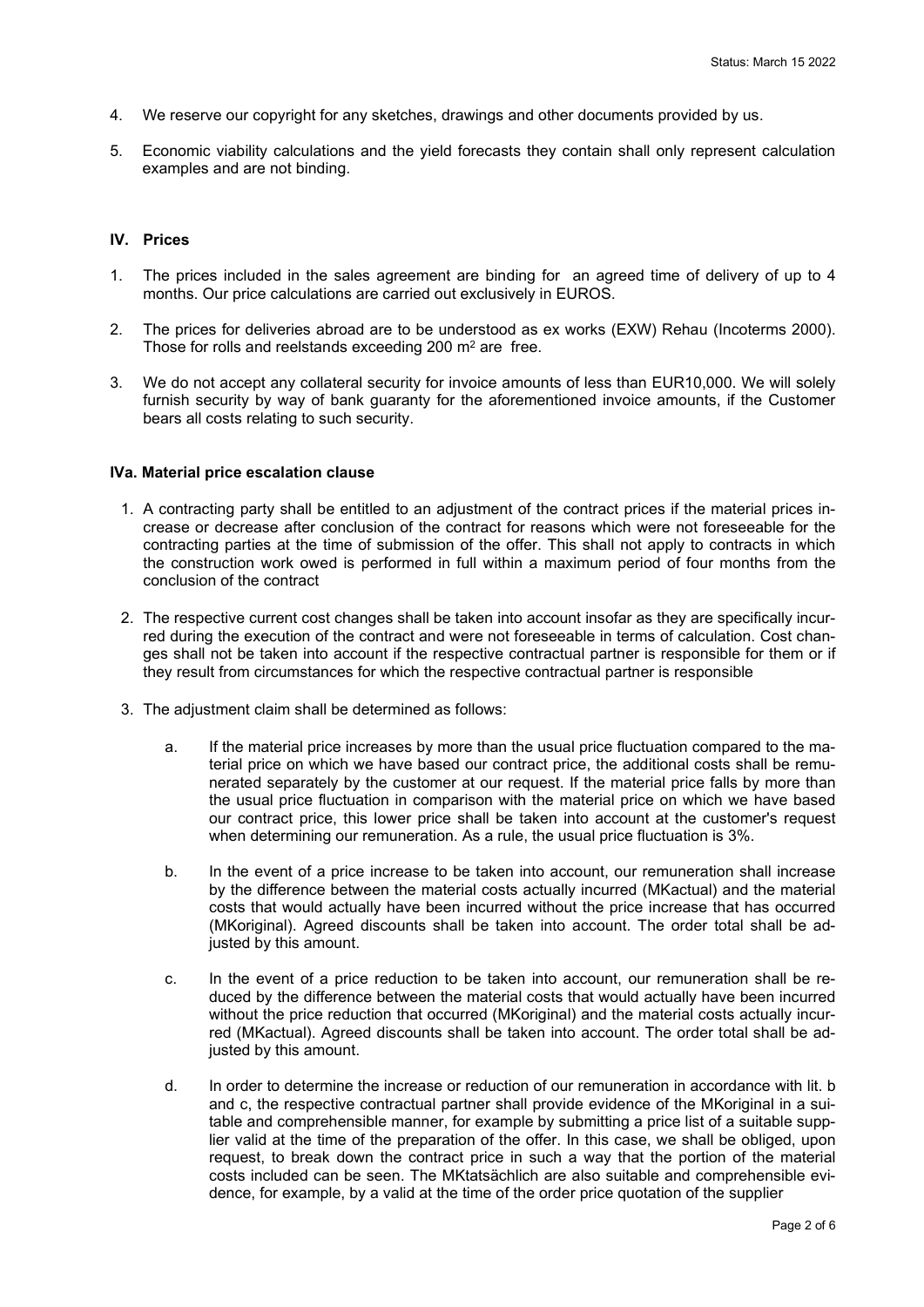order to determine the increase or reduction of our remuneration in accordance with lit. b and c, the respective contractual partner shall provide evidence of the MKoriginal in a suitable and comprehensible manner, for example by submitting a price list of a suitable supplier valid at the time of the preparation of the offer. In this case, we shall be obliged, upon request, to break down the contract price in such a way that the portion of the material costs included can be seen. The MKtatsächlich are also suitable and comprehensible evidence, for example, by a valid at the time of the order price quotation of the supplier.

- 4. The claim for adjustment shall only relate to that material / that part of the material which is affected by the price change. If necessary, a differentiation shall be made between material which could still be procured at the originally quoted material price and material which is affected by the price change
- 5. As a rule, we shall not be obliged to change our planned construction schedule due to impending price changes; in particular, we shall not be obliged to bring forward or postpone the order or production date and consequently to store material or manufactured components or to start production at a later date.
- 6. Claims arising from disrupted construction progress shall remain unaffected by this clause.

# **V. Payment terms**

- 1. Invoices shall be due on receipt of the invoice not later than 7 days of the date of the invoice unless otherwise agreed in written. All terms of payment are under reserve of confirmation of cover by our credit insurance. In the case that goods ordered are not called they will become payable 4 weeks after the initially agreed delivery date.
- 2. Any set-off against other undisputable or legally enforceable counterclaims as well as any exercise of the right to refuse performance or right of lien require our express consent.
- 3. Bills of exchange will only be accepted, if agreed upon in advance. Any discount charges and other expenses will be charged to the Customer. All bills of exchange must be issued in accordance with the requirements laid down by the central bank. If bills of exchange are not presented within due time, we are authorized to demand immediate payment.
- 4. In case of any decline regarding the financial circumstances of the customer and/or any reservations about the credit standing of the customer (e.g. futile enforcements, revocation of credit insurance coverage) we are entitled to refuse our services until – at our option – an advance payment or payment of an appropriate surety is made. In the case that our demand for such advance payment or bail is not complied with within an appropriate period – as a rule two weeks – we are entitled without setting a further period to withdraw from the contract or to claim for damages for default. If the deal is a trading transaction for the customer and the above premises exist we can – at our choice – either ask for immediate payment of all claims whether due or undue resulting from all contracts existing between us or ask for a bail for these claims. We are entitled to refuse performance until payment or reception of a bail.
- 5. Invoices sent by e-mail are to be considered legally binding.

# **VI. Period of Delivery – passing of risk**

- 1. Statements concerning delivery dates are to be understood as estimations. We do not guarantee the meeting of delivery deadlines. We default only if the circumstances leading to non-performance are attributable to us. Any claims for damages by the Customer for default of delivery or non-fulfilment are excluded – except for cases of injury to person, life or health or gross negligence.
- 2. Delivery deadlines are reasonably extended in cases of force majeure or other extraordinary, unforeseen and excusable circumstances which prevent us from executing deliveries at due time; such circumstances are e.g. difficulties in procurement of materials, operational breakdowns, strike, lockouts, lack of means of transport, government interventions, lack of energy supply, lack of staff, etc. – even if these circumstances occur with our suppliers. If the performance of delivery or service be-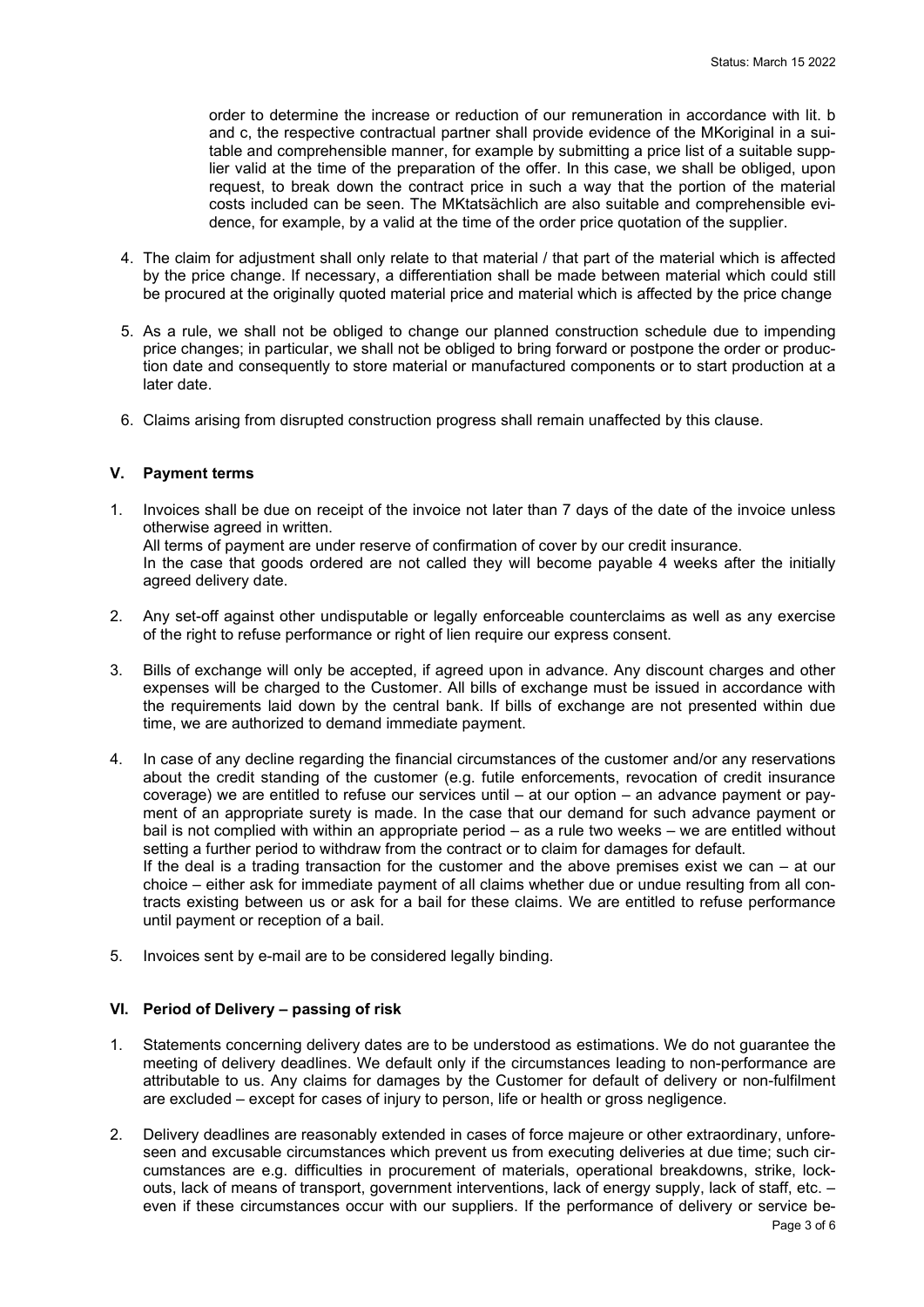comes impossible or unacceptable due to the aforementioned circumstances, we are relieved of any delivery obligation. If the delay in delivery exceeds 2 months, the Customer is entitled to cancel the contract. No damages can be claimed by the Customer, if the delivery deadline is extended or if we are relieved of the delivery obligation. We shall only be entitled to invoke the aforementioned circumstances, if we immediately notify the Customer.

- 3. Deliveries also those which are performed free building site or warehouse are performed at the Customer's risk, assuming that the street used for delivery was built for trucks with a total weight of up to 38 tons. Building materials and components must be able to be stored on the building site without the necessity of additional transport. If the aforementioned conditions are not fulfilled and, thus, additional expenses occur, such expenses will be invoiced separately to the Customer.
- 4. The risk passes to the Customer at the start of loading at the factory, even if partial deliveries are performed or any assembly obligations have not yet been performed by us. If the material delivered is not unloaded at ground level but – according to the Customer's request – is delivered or unloaded at or onto the construction in any other way, we do not assume any liability.
- 5. If the provision "delivery free building site" is agreed, this shall mean delivery without unloading by us. Unloading shall be carried out without delay and correctly by workers supplied in sufficient numbers by the buyer. We reserve the right to invoice standby times. The customer shall bear the risk of deterioration and loss of materials delivered until final completion of works, unless deterioration or loss are caused by gross negligence of the seller.

# **VII. Cancellations and return**

- 1. Cancellations are fundamentally excluded, because all products are manufactured according to customer requirements.
- 2. If we accept cancellations as a gesture of goodwill, then we request administrative costs in the amount of at least 10 per cent of the value of the goods of the total order value.
- 3. We shall only accept return consignments of goods if this has been agreed upon in advance and the costs for carriage and packaging are covered. We do not accept any liability for return consignments not agreed upon in advance. Following inspection of the returned goods, we shall reimburse the customer an appropriate portion of the supply price, however at most 85% of the supply price. There will be no reimbursement for goods which have already been processed.

#### **VIII. Liability for defects – unless it concerns purchase of consumer products, the following shall apply:**

- 1. Complaints due to obvious defects, shall be asserted in writing without delay at the latest, however, within 5 days after the date of receipt of goods, otherwise, the items delivered are considered accepted. Slight deviations in colour – e.g. due to environmental influences – are not considered as defects. This also applies to minor changes in the surface structure (colour, shape) as well as minor defects in the appearance of the material which do not affect the function of the item. Concealed defects are to be reported to us within the same time period from when they are discovered.
- 2. If complaints are submitted properly and within due time and which we have confirmed are justified, we are entitled to the option of either supplementary performance or replacement. If the supplementary performance fails the Customer can demand an appropriate price reduction. If the delivery is based on a purchase contract the right of the purchaser to cancel the contract shall remain unaffected. We do not bear the costs for dismantling and reinstallation.
- 3. If after the failure of the supplementary performance the customer chooses to cancel the contract this shall not include claim for damages instead of the fulfilment because of the fault. If after the failure of the supplementary performance he chooses compensation instead of fulfilment the goods shall remain with the Customer if that is acceptable to him. The compensation shall be limited to the difference between the purchase price and the value of the faulty goods. Further claims of the Customer on whatever legal grounds shall be excluded. That shall not apply to injury to person or health or for the loss of the life of the Customer that is attributable to us. Should a notification of defects by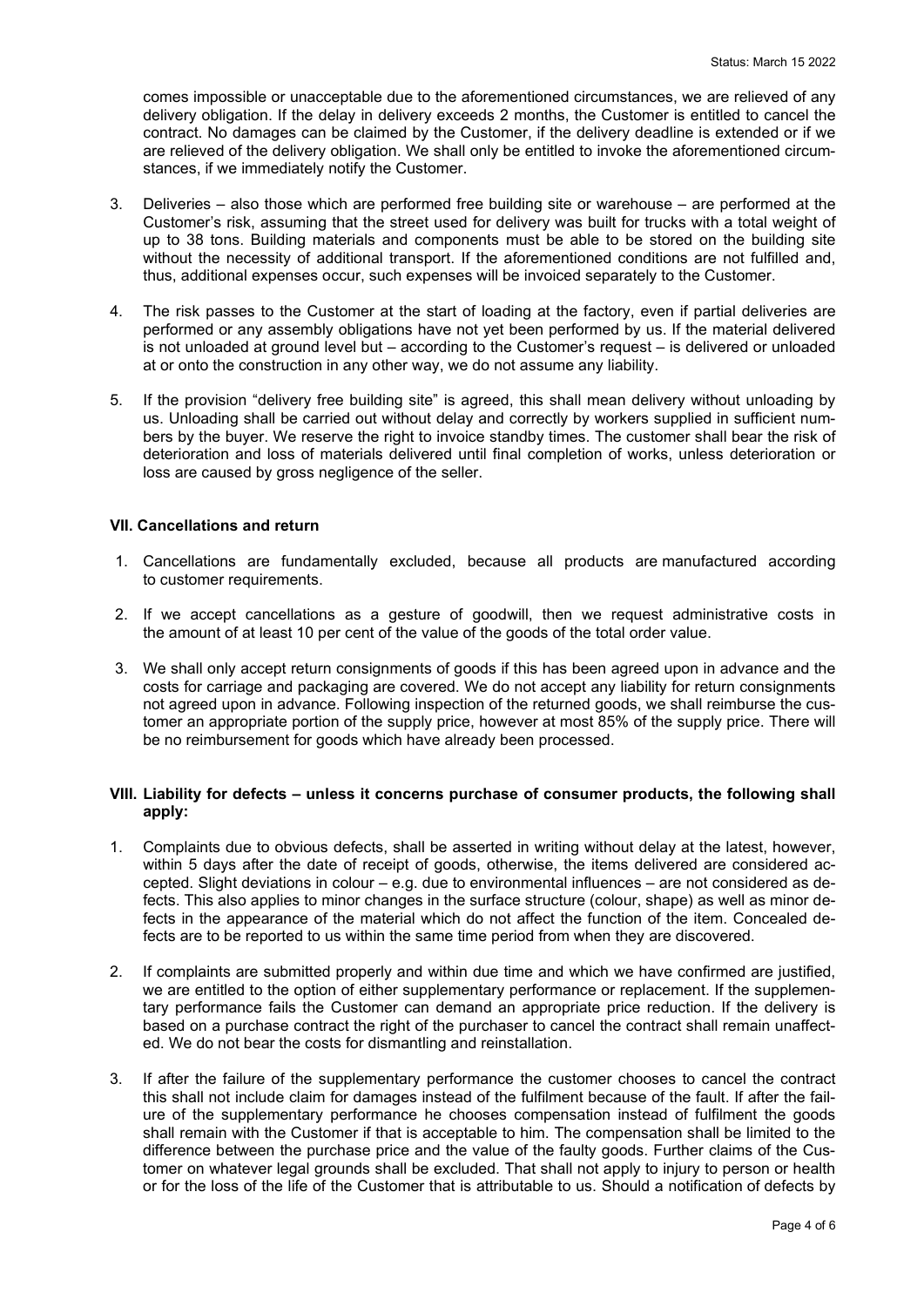the client transpire to be wilfully or gross negligently unwarranted, the Customer assumes all costs relating to the technical inspection.

4. For purchase contracts, liability for defects is in principle 1 year from the delivery of the goods. That does not apply if the Customer has not met his obligation for immediate notification for obvious defects. For work performances to a construction and for an object that corresponding to its usual application has been used or will be used for a construction and has caused defectiveness in this, the liability for defects is 2 years.

For all pneumatic, mechanical or electrotechnical/electronic systems or parts thereof where maintenance has an influence on the safety and functionality the limitation period for claims for defects is one year in deviation from Para. 1 if the Customer has decided not to transfer the maintenance to us or a certified body appointed by us for the duration of the limitation period.

- 5. Claims for compensation against us for defects going back to simple negligence shall be excluded.
- 6. The Customer receives no guarantees from us in a legal sense. For all devices that we receive from third parties, the factory guarantee of the manufacturer shall apply, which will be provided by us on request.
- 7. For the nature of the goods only the product description of the manufacturer shall apply in principle as agreed. Public statements, marketing or advertising of the manufacturer represent no contractual details of the nature of the goods.
- 8. Improper maintenance or cleaning of our product can lead to the forfeiture of the liability for defects claims. Therefore we urgently recommend that you take note of our care and maintenance instructions from our website [www.lamilux.de/tbl/pflege.htm.](http://www.lamilux.de/tbl/pflege.htm)
- 9. Abnormal stresses on daylight elements by emissions of e.g. production plants or processes can cause increased wear, malfunctions and damage and cannot be used as a reason for claims regarding liability for defects .

# **IX. Indemnity**

 Advice as to the applications in words, writing and through experience only consists of non-binding information, including with respect to any third-party industrial property rights, and shall not discharge the Buyer from verifying the products supplied by us for their suitability for the intended processes and purposes. The application, use and processing of the products are beyond our control and fall under the Buyers exclusive responsibility. Should liability come into question, this is limited for all damages to the value of the goods supplied by us and used by the Buyer. We naturally guarantee the flawless quality of our products. This does not concern experimental products.

#### **X. Title to Ownership**

1. All deliveries are subject to reservation of title. The goods supplied shall remain our property until full payment of the purchase price and all claims, including future claims that we acquire against the Buyer. The reservation of title shall remain in existence even if some of our claims are incorporated in a current invoice and a balance is struck and accepted.

If the Buyer processes the goods delivered into a new item, the processing shall be for us. The Buyer cannot acquire title to the processed items. In case of processing with other items that do not belong to us we shall acquire joint ownership in the new item in the ratio of the value of the goods we delivered and the other goods at the time of processing. This new item shall be deemed to be reserved goods as defined in these terms and conditions.

The Buyer shall reserve conditional title to the goods to which he is entitled as against his buyers until the latter have paid the purchase price in full. The invoice value of the goods supplied by the Seller for this transaction shall be assigned to him from the claim that the Buyer acquires on the resale with the conclusion of the contract or this confirmation. In case of assignment the Buyer can only collect the claim for the Seller. The Buyer shall notify the debtors of the assigned claims on demand by the Seller. The Seller can notify the assignment to the debtors.

If the resale takes place together with other goods that do not belong to us at a total price, the Buyer hereby assigns his claims from the resale with the amount that corresponds to the value of the reserved goods. The assignment of the claim is assumed.